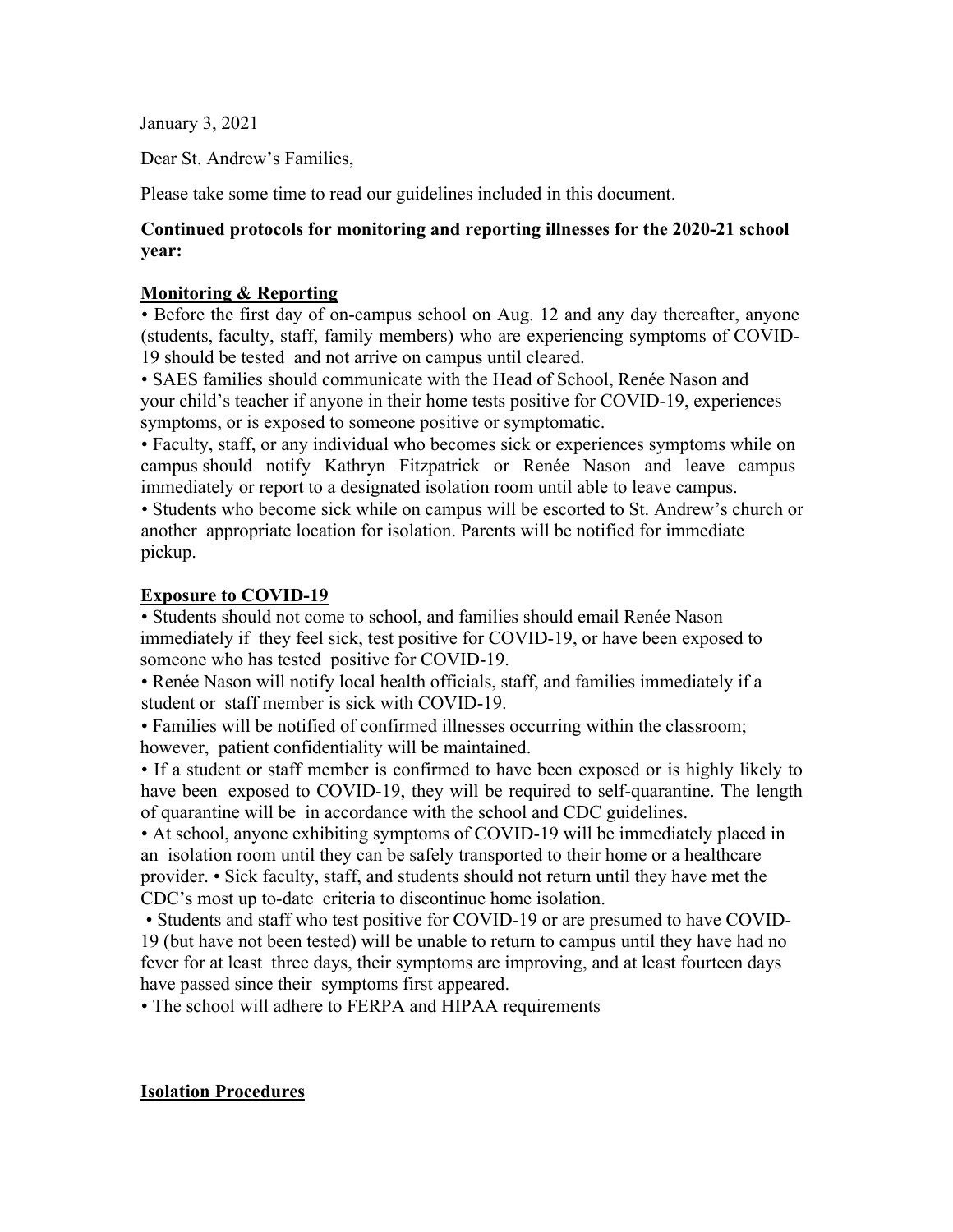(1) Treating grades individually for COVID-19 isolation. By keeping individual grades above Kindergarten apart from each other, a positive in a single grade will only impact that class; meaning a positive 3rd grader would only trigger isolating 3rd and not 4th as well, same for 1st and 2nd, and 5th through 8th.

(2) Isolation trigger for classmates of a student who tests positive. If a student tests positive, his or her class begins a two-week isolation as soon as we are informed. If the trigger event is a household member of a student testing positive. St. Andrew's will insist that the affected student stay home and that he/she gets tested as soon as possible. Once the school knows the results of the test, isolation will begin when/if we are informed the affected student has tested positive. The student of the positive family member would need to quarantine for fourteen days regardless of their test results. Currently, second-degree exposure is not cause for quarantine. In other words, those exposed only to those who have been in close contact with a diagnosed case (but have not themselves been diagnosed) are not required to quarantine. For example, classmates of a girl whose brother has been diagnosed would not have to quarantine, although the sister would have to.

(3) Sibling isolation. If a household member of a family with multiple students tests positive then both students isolate and get tested and we have two grades who may or may not need to be isolated (depending on whether or not one or both students test positive). If one student tests positive without a parent/household member testing positive first, then they would begin isolation along with their classmates and we would ask the parents to keep the sibling home and get tested. We would not require the sibling's class to isolate unless the sibling also tests positive.

#### **Screening protocols to enter campus for the 2020-21 school year Morning Arrival & Screening Process**

• Everyone entering the building will be screened upon arrival. Students will have their temperature checked in the carpool line. Anyone with a temperature of 100.4° Fahrenheit or above will result in the need to leave campus immediately. • Late arrivals will be screened in the School Office.

# **There will be additional hand sanitation stations and enhanced cleaning procedures throughout the campus**

# **Hand washing**

• Faculty, staff, students, and visitors (limited) should wash or sanitize their hands for at least 20 seconds after entering the building and throughout the day. Soap and water or hand sanitizer with an alcohol content of more than 60 percent should be used for hand washing. • Faculty, staff, families, and students will receive instruction and reminders on hand hygiene and proper coughing and sneezing protocol to limit the spread of infectious disease. • St. Andrew's will provide and maintain appropriate hand soap and hand sanitizer supplies throughout campus, including hand sanitizer dispensers at all entrances, hallways, and classrooms.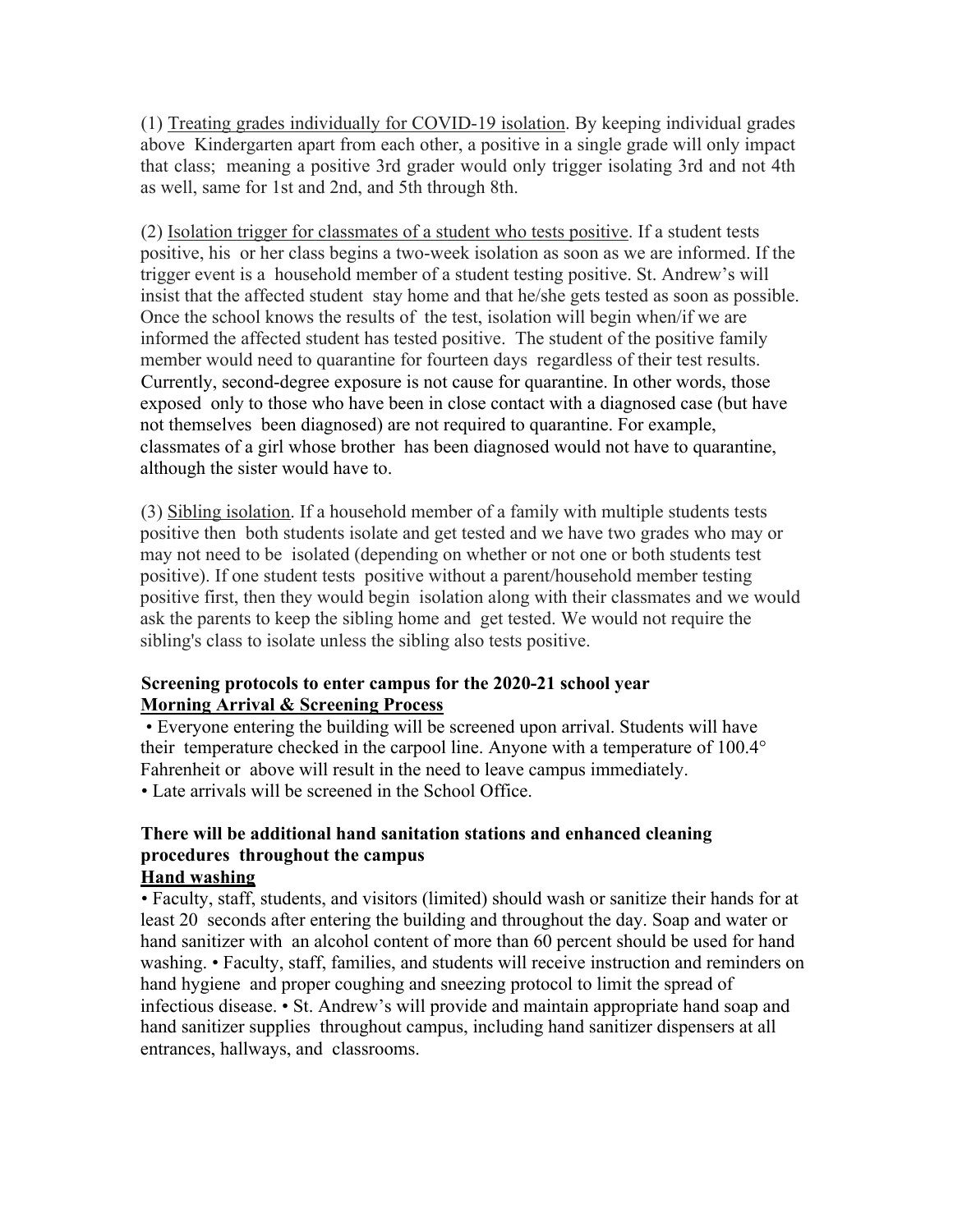Cleaning & Sanitation Practices In addition to rigorous hygiene, sanitation, and disinfection procedures already in place, special attention will be paid to the following: All school:

• Deep-cleaning and disinfecting protocols for all St. Andrew's facilities and equipment will be guided by the Centers for Disease Control (CDC) recommendations for schools. Tim Waterfield will oversee daily cleaning.

Elementary and Middle School Materials:

• All classroom toys, supplies, materials, and manipulatives will remain in their designated classroom and be washed or sanitized daily. The sharing of supplies between classrooms will be limited.

• Each student should use pens, pencils, scissors, and other supplies designated for their sole use. Ziploc bags with name labels will be available for each child's use.

• Staff will sanitize classroom materials as needed using provided spray bottles, cloths, and EPA approved wipes.

• No personal toys will be allowed on campus.

• Chromebooks and iPads will not be shared and will be sanitized before and after use. • Whiteboards and markers will be wiped down at the end of the day and between classes. • Only manipulatives that can be easily disinfected will be used and students will have their own sets.

## **Arrival and Dismissal:**

Student grades will continue to be segmented into sub groups by school building and will remain isolated within those sub groups from morning arrival, through the school day, and during afternoon dismissal and after care. The sub groups will be:

- PK and K will stay in De la Vega Hall and their own play yard (along with the Tadpoles) - 1st and 2nd grade will stay in second floor Kimball Hall

- 3rd and 4th grade will stay in second floor Parish Hall

- 5th through 8th will stay in Grace Hall and second floor Rueff Hall

Additionally, each grade above Kindergarten within the sub groups will also stay separate both inside and outside; 1st from 2nd, 3rd from  $4<sup>th</sup>$ , and 5th, 6th,  $7<sup>th</sup>$ , and 8th from each other.

## **Specific procedures:**

All teachers arrive at 7:25. Each building will have its own schedule for arrival and dismissal. Meg Blevins will assist 3rd and 4th grades. Kathryn Fitzpatrick will assist where she is needed, Tim Juhas, and Melissa Blancaneaux will assist Middle School arrival and dismissal.

• Middle School will enter through the Short Street double gates into the playground to allow for more social distancing. Each group will enter through a different door- (5th and 6th enter through double doors). They are to report immediately to t**heir specific individual classrooms.**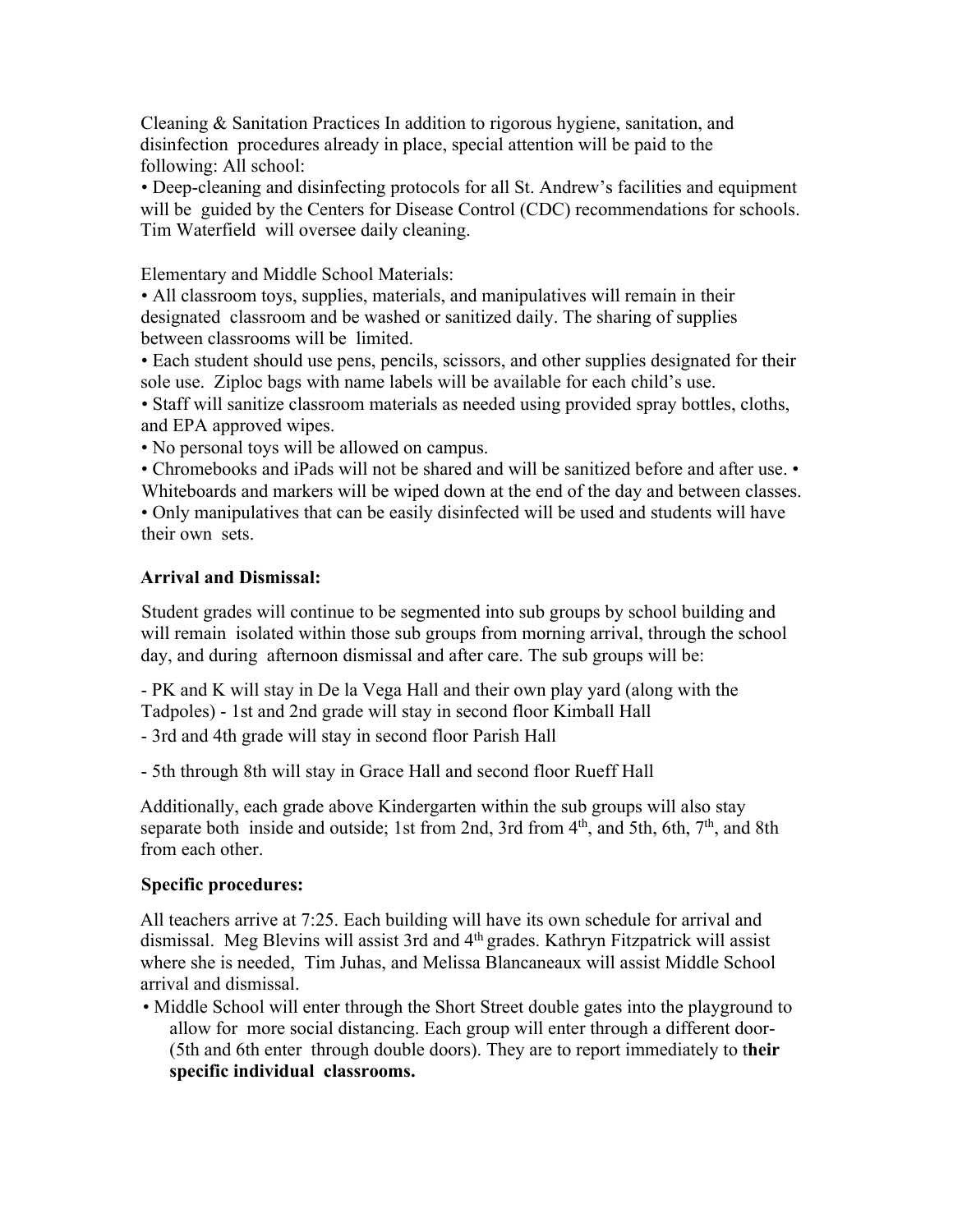• 3rd and 4th will enter on Zimpel St. through Parish Hall. 3<sup>rd</sup> grade will use the first staircase, and  $4<sup>th</sup>$  grade will use the second staircase in the back of Parish Hall. • 1st and 2nd will enter on Oak St. **by separate staircases**.

• Honeybees and Bluebirds will have their own designated drop off area on Oak St., and they will be encouraged to avoid dropping off between 7:45-8:00.

• Students in De la Vega Hall will enter on Zimpel St. Siblings should be dropped off at the youngest student's drop off point and then walk to their entry gate **to enter with their class**.

## **Face Masks**

Face masks are to be worn by faculty, staff, and 1<sup>st</sup> through 8<sup>th</sup> grade students. PK and K students will wear masks during transitions from one location to another and they will be encouraged to wear them throughout the day as often as possible and especially during recess and P.E. Please continue to have your children (especially the younger children) practice mask wearing during their home life, and please provide an extra mask for your child in case one gets soiled during the school day. In addition, faculty, staff, and students should refrain from wearing a mask with any type of messaging on it. The sole purpose of the mask is to keep individuals safe during this pandemic.

## **Morning Exercise**

Morning exercise will take place virtually on Monday, Wednesday, and Friday mornings. On Wednesday mornings, a plan is in progress to livestream an Episcopal spiritual message.

# **Lunch**

Lunch will take place in the classrooms or outside, and hot meals will be delivered to classrooms.

## **Water Bottle**

Each student needs to bring a reusable water bottle that is filled at home with their name on it. They are to bring the water bottle to school each day. St. Andrew's is purchasing bottled water for our students. We are also accepting bottled water donations from the St. Andrew's community.

## **School events**

All school events are either going to be virtual, postponed, or cancelled until further notice.

## **Absentee Policy**

There will no hybrid classes but we will follow our normal absentee policy found in The Customary. Distance Learning Instruction will be provided should an entire class have to quarantine.

During COVID-19 students who are staying home due to illness must be tested. The student will stay home until they receive the test results. If it is a Negative result, the student must submit a copy of their results to the School Office and also be symptom